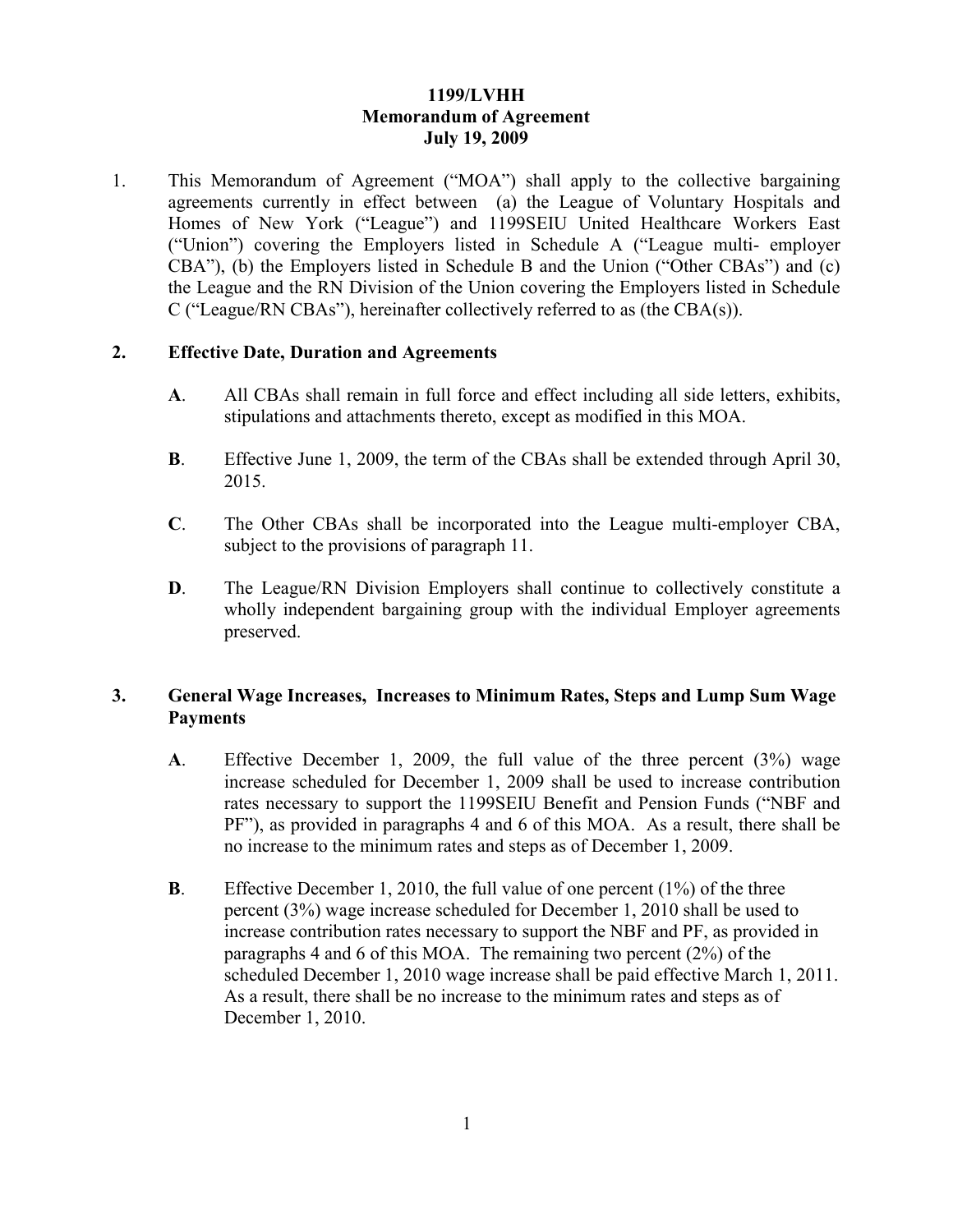**C**. Effective March 1, 2011, each Employee on the payroll on that date and covered by this Agreement shall receive an increase in his/her base weekly rate of two percent (2%) of his/her February 28, 2011 base weekly rate. The minimum rates and steps shall be increased by the across-the-board two percent (2%) wage increase.

## **D. Lump Sum Wage Payment August 1, 2012**

- 1) Effective with the first payroll period following August 1, 2012, each fulltime Employee on the payroll on that date and who was employed ninety (90) days prior to that date, shall receive a lump sum payment equal to two and one half percent (2.5%) of his/her base weekly rate in effect on the day prior to the effective date. The payment shall be prorated for part-time Employees based on the average hours actually worked during the foregoing ninety (90) day period (or the ninety (90) day period referred to in paragraph 3.D.3 below, where applicable).
- 2) The lump sum payment shall not be considered as pay for any purpose, including payment of contributions to, or benefits provided by, the Union Funds, or for purposes of overtime, shift or other differentials or any form of premium pay.
- 3) The term "employed" as used in this Section 3.D.3 shall include all periods of paid leave and for this purpose only: (i) a period for which the Employee is entitled to receipt of disability or workers compensation payments from the NBF or other insurance paid for by the Employer, and (ii) a period of unpaid leave of absence or layoff, provided, however, that individuals who were on an unpaid leave of absence or layoff (with recall rights) on the first pay period following August 1, 2012 must return to work to a regular full-time or regular part-time position at the end of the leave, or, in the case of layoff, before their recall rights have expired, and work for a period of ninety (90) days following such return.
- 4) The lump sum payment shall be in a separate check. Withholding shall be based on the most favorable tax treatment for the Employees permitted by law. The parties will consult on the method to be used.
- **E**. Effective October 1, 2013, each Employee on the payroll on that date and covered by this Agreement shall receive an increase in his/her base weekly rate of two and one-half percent (2.5%) of his/her September 30, 2013 base weekly rate. The minimum rates and steps shall be increased by the across-the-board two and onehalf percent (2.5%) wage increase.
- **F**. Effective October 1, 2014, each Employee on the payroll on that date and covered by this Agreement shall receive an increase in his/her base weekly rate of two and one-half percent (2.5%) of his/her September 30, 2014 base weekly rate. The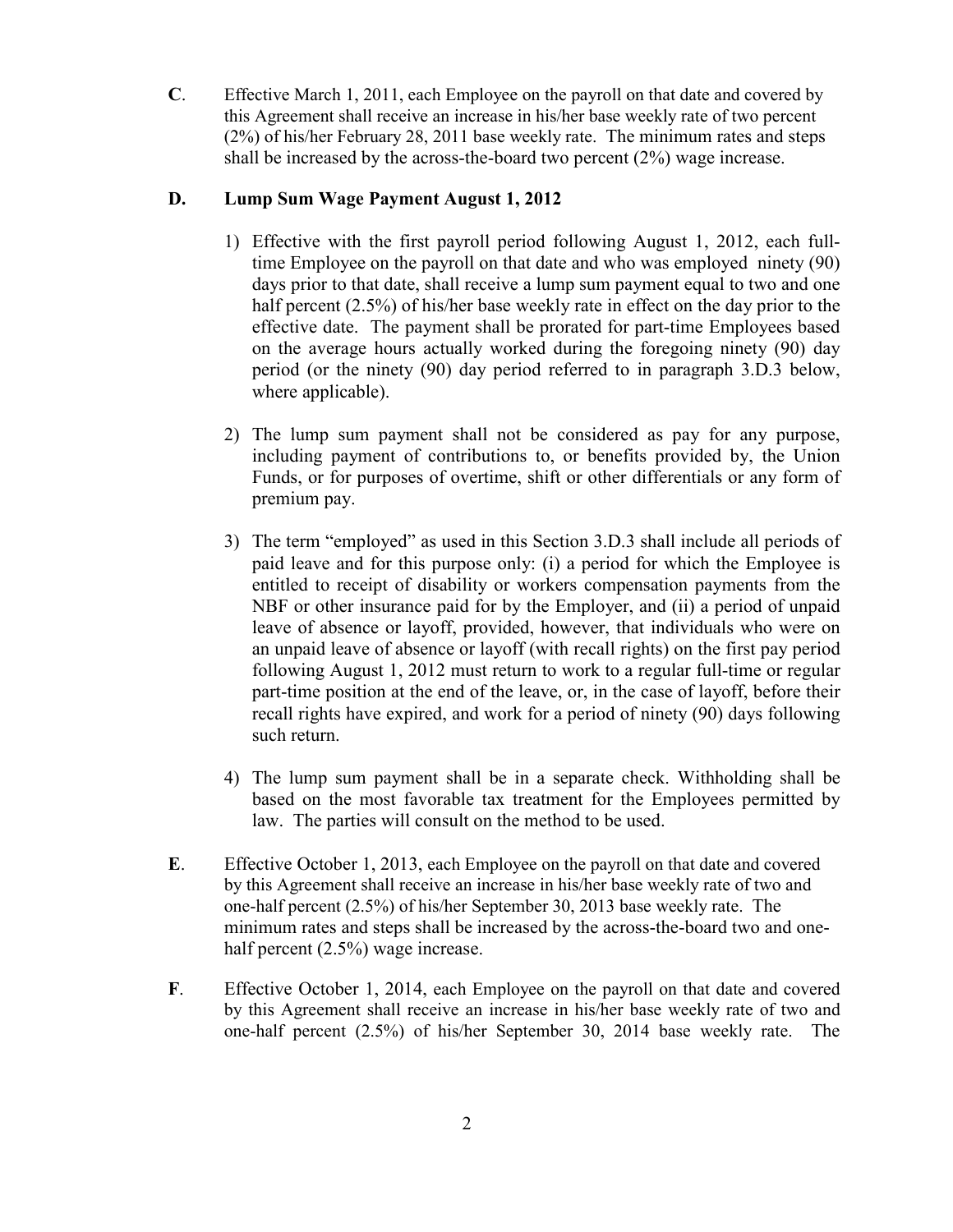minimum rates and steps shall be increased by the across-the-board two and onehalf percent  $(2.5\%)$  wage increase.

### **G. Minimum Rates during the First Year of Employment for Newly Hired Employees**

- 1) Employees hired before March 1, 2011 shall continue to receive, during the first year of employment, a base weekly rate which is three percent (3%) less than the minimum weekly rate for his/her job classification.
- 2) Employees hired on and after March 1, 2011, but before October 1, 2013, shall receive, during the first year of employment, a base weekly rate which is two percent (2%) less than the minimum weekly rate for his/her job classification.
- 3) Employees hired on and after October 1, 2013, shall receive, during the first year of employment, a base weekly rate which is two and one-half percent (2.5%) less than the minimum weekly rate for his/her job classification.
- 4) The RN hiring rates shall be as set forth in each League/RN CBA.

## **4. Pension Fund, Reallocation Due to Changed Circumstances and Economic Contingency/Reopener**

### **A. 1199SEIU Pension Fund and Reallocation Due to Changed Circumstances**

Effective upon ratification, subject to the following paragraphs, the benefits provided by, and the contribution rate (URR) to, the PF shall be as set forth in the Rehabilitation Plan's Preferred Schedule, annexed hereto and incorporated herein as Exhibit A.

As of this date the URR percentages are as follows:

| Date    | Percentages |
|---------|-------------|
| Current | 6.75%       |
| 12/1/09 | 7.45%       |
| 12/1/10 | 8.71%       |
| 12/1/11 | 9.16%       |
| 12/1/12 | 15.80%      |
|         |             |

The PF shall be amended to provide that as soon as is consistent with their fiduciary responsibilities the Trustees of the PF shall reduce the foregoing increased contribution rates to the PF, if permitted by applicable law and regulations. The parties shall share the economic benefit of such reduced contribution rates as follows.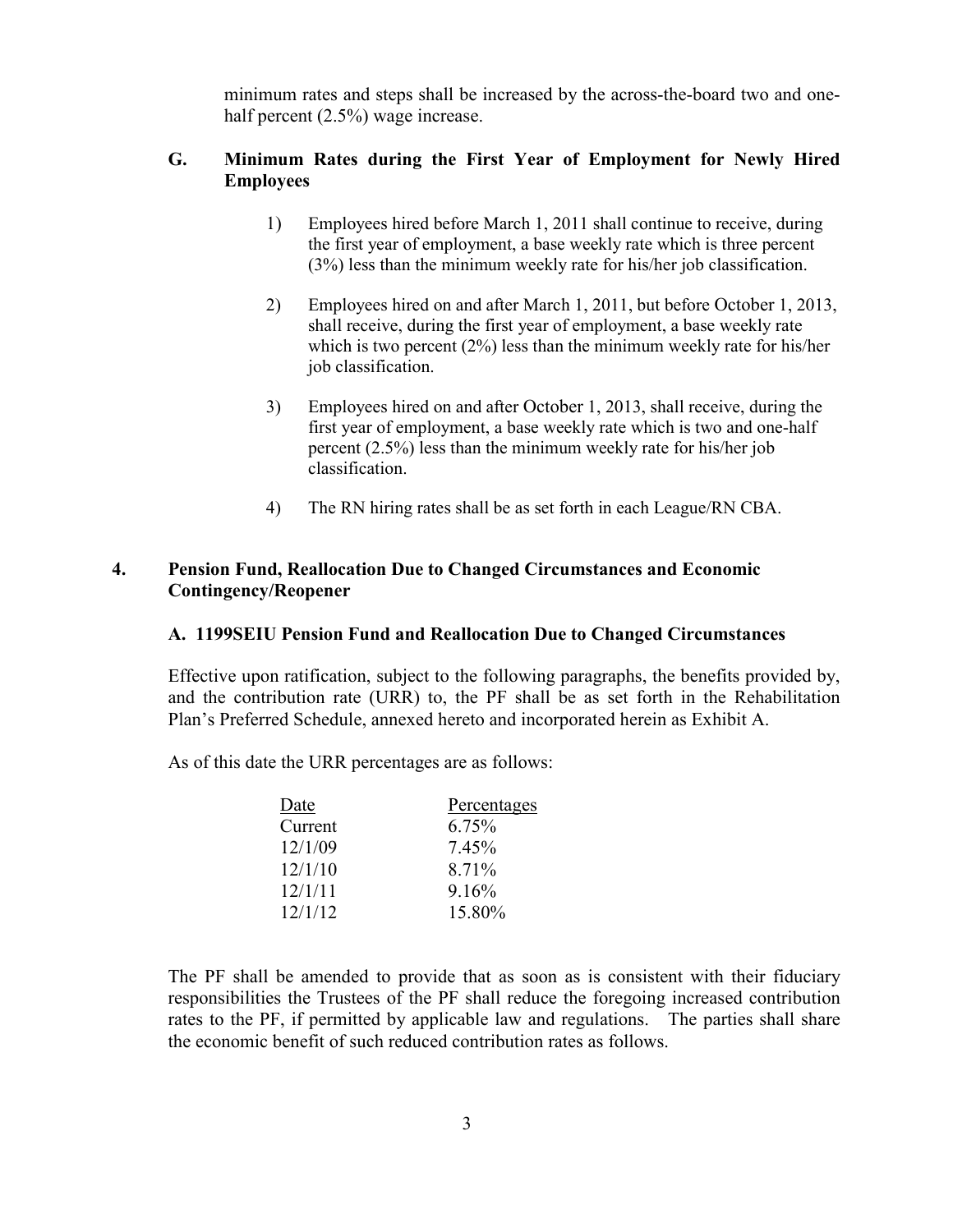If the Trustees modify the Preferred Schedule by reducing the URR, this Agreement shall be modified by:

- (a) incorporating such reduced contribution rates as provided in the updated Preferred Schedule and
- (b) providing improvements under this Agreement, including, but not limited to, wages as the Union deems appropriate (with the exception of PF improvements during the term of this Agreement and/or while the PF remains in critical status) by an amount costing one-half (1/2) of the savings to the Employers resulting from the reduction in the URR;

### *provided that*,

(i) any such reduction of contribution rates and corresponding improvements implemented under paragraph 4A(b) above shall be discontinued, in equal proportions, and revert to a restoration of the URR, if the Trustees determine such reversion is necessary for the PF to emerge from Critical Status as contemplated by the Rehabilitation Plan, and

(ii) in no event shall (1) the Employer's cost under this Agreement be increased, or (2) the URR be lowered to less than six and seventy-five one hundredths of a percent (6.75%) pursuant to this procedure.

### **B. Contingency**

As the parties enter into this Agreement, they face times of great uncertainty. While the terms set forth herein are understood in good faith to afford a measure of stability and security for both labor and management, both sides recognize the potential for unanticipated economic and political forces to materially alter the careful assumptions that underlie these terms. On the one hand, a substantial economic recovery may warrant a change in the economic terms of this Agreement, while on the other hand, federal health care reform legislation may pose certain unforeseen challenges to our industry.

Therefore, in order to realize the benefit of improvements in the economy, while protecting against potential major economic disruption affecting the interests of the parties, it is the agreed as follows:

During the month of September, 2013, either party may notify the other in writing of its desire to modify all provisions of this Agreement other than those provisions concerning the PF including the term thereof ("Non-PF Provisions"). Thereafter, the parties shall enter into negotiations concerning modifications to the Non-PF Provisions.

If the parties have not reached agreement by December 31, 2013, then either party may no later than January 30, 2014, notify the other party of its desire to terminate the Non-PF Provisions effective April 30, 2014. Such notice shall be in writing and conform with the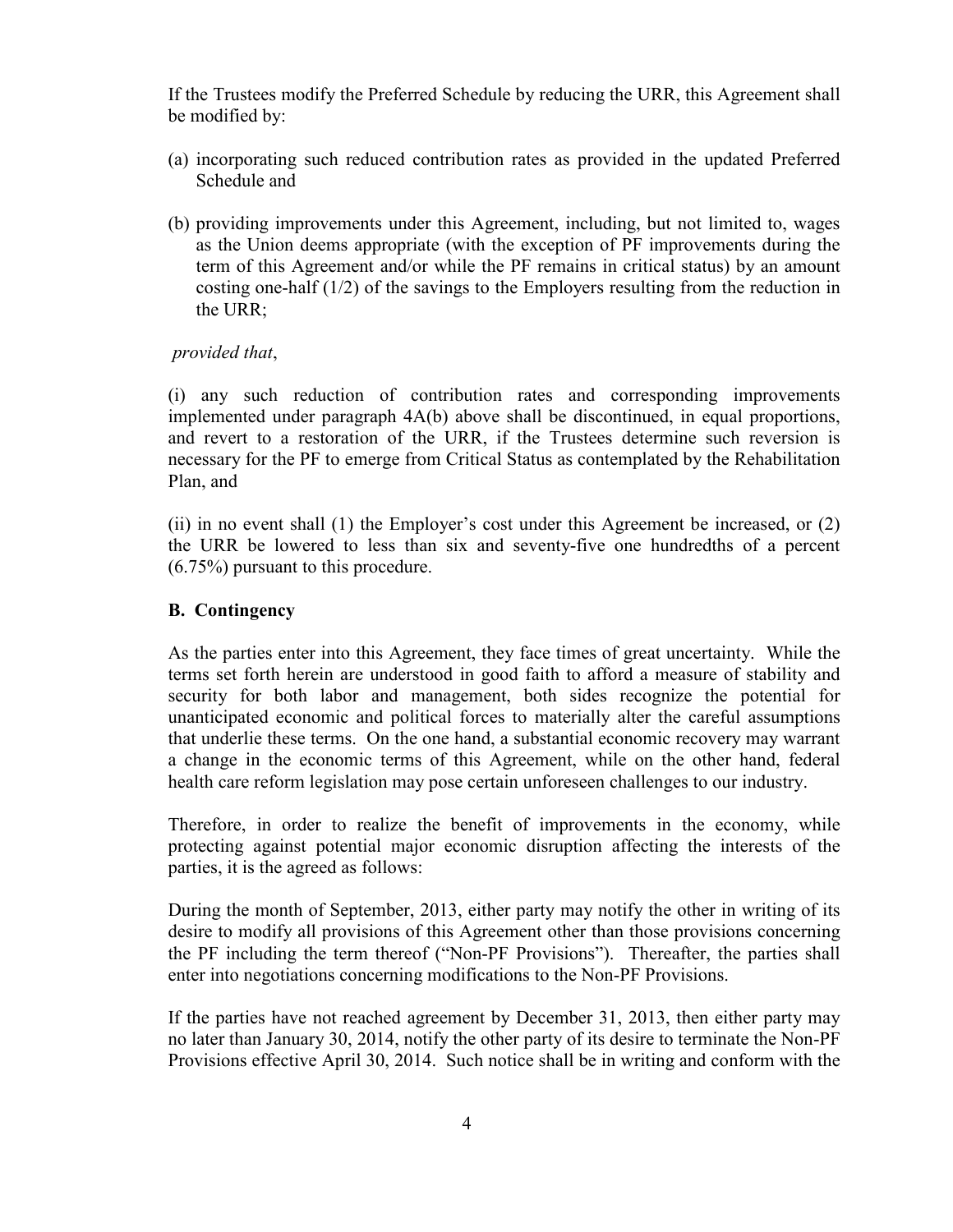provisions of Section 8(d) of the National Labor Relations Act, and shall constitute proper notice under the CBA and Section 8(d) of the Act. In the event either party provides timely and proper notice under this provision of its desire to terminate the Non-PF Provisions, then, absent the parties reaching agreement or a decision to mutually extend this Agreement, the Non-PF Provisions shall expire on April 30, 2014. In addition, in the event either party provides timely and proper notice under this provision of its desire to terminate the Non-PF Provisions, then the NBF contribution rate shall be 23.5% effective December 31, 2013.

### **5. Job Security**

At the request of the Union, on or about July 1, 2011, the Contract Interpretation and Policy Committee ("CIPC") shall review and determine no later than September 30, 2011 whether the protected status dates, the grandfather date, and the date for determining part-time salary guarantee shall be advanced.

### **6**. **National Benefit Fund**

**A.** Effective as of the following dates the NBF required contribution rate (NBF URR) shall be increased for all NBF contributing employers to the following corresponding percentages of gross payroll:

| <b>Effective Dates</b> | <b>Contribution Percentage</b> |
|------------------------|--------------------------------|
| December 1, 2009       | 26.88%                         |
| December 1, 2011       | 28.38%                         |
| February 1, 2015       | 23.50%                         |

- **B.** The date in the second sentence of Article XXIII, section 5(c), and in the corresponding provisions of the Other CBAs and League/RN CBAs, shall be changed to December 1, 2009.
- **C.** Effective on ratification of this Agreement, the NBF Plan shall be amended as follows: Cost reduction modifications and other initiatives shall be implemented by the Trustees that reduce cost by a January 1, 2010 present value of approximately \$150 million with an annualized savings rate of about \$44.4 million as of January 1, 2015. The yearly cost reductions shall approximate the following amounts:

| Period                    | Amount          |
|---------------------------|-----------------|
| $01/01/2010 - 12/31/2010$ | $$32.4$ million |
| $01/01/2011 - 12/31/2011$ | $$34.5$ million |
| $01/01/2012 - 12/31/2012$ | \$36.8 million  |
| $01/01/2013 - 12/31/2013$ | \$39.2 million  |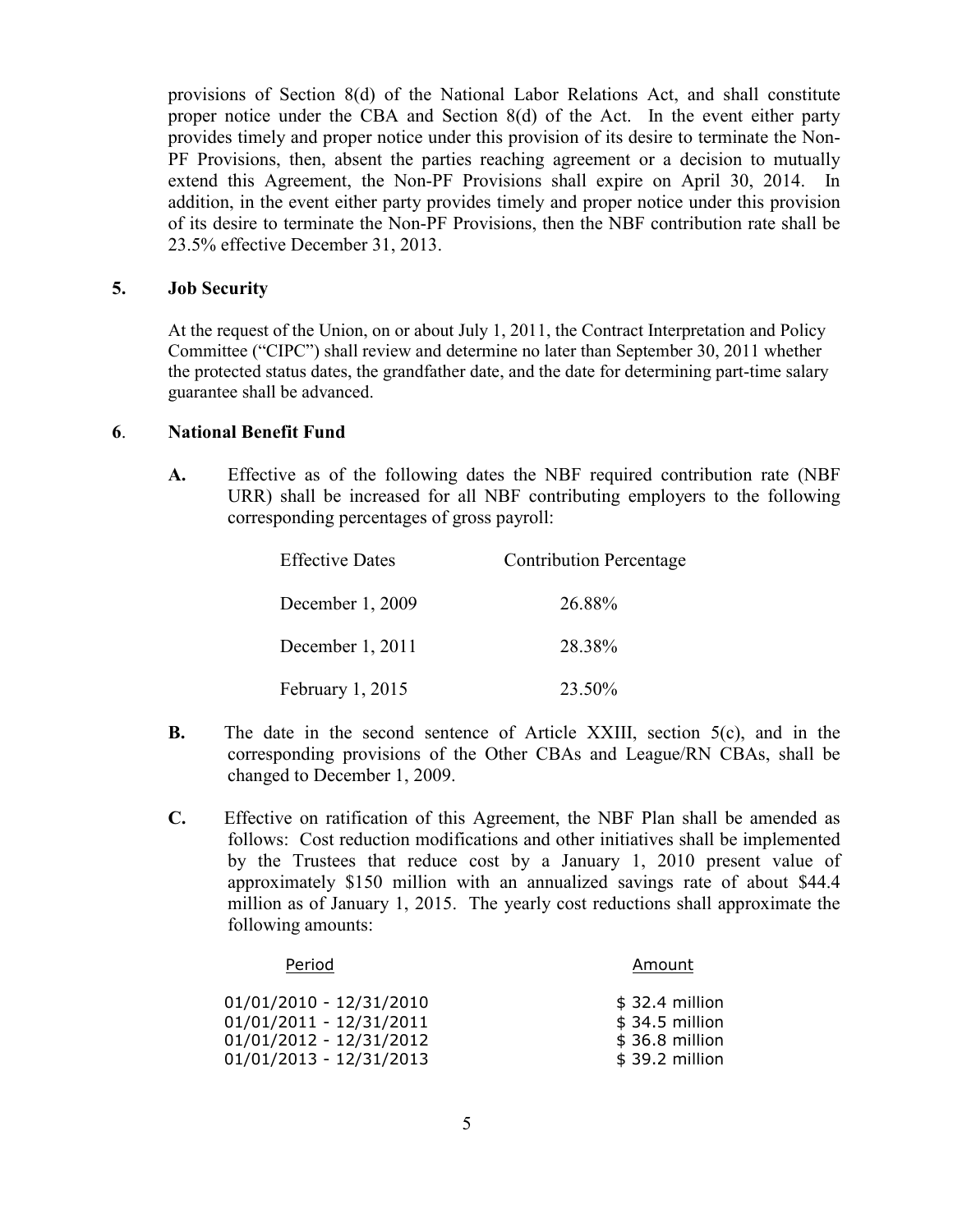| 01/01/2014 - 09/30/2014   | $$31.3$ million |
|---------------------------|-----------------|
| 10/01/2014 - 12/31/2014   | $$10.4$ million |
| $01/01/2015 - 04/30/2015$ | $$14.8$ million |

In addition, the NBF Cost Savings Committee ("Committee") established under the League Multi-Employer CBA shall continue and shall meet quarterly to review progress. If following a January or July meeting the Employer Trustees reasonably believe that the Fund has not implemented modifications and initiatives sufficient to produce the forgoing approximate savings, or there is a disagreement over adoption of a modification or initiative, the dispute shall be resolved according to the CIPC process, but shall not be subject to arbitration.

- **D. Delegate Training**—as part of cost savings, the parties recognize that the Union's delegates will continue to play a pivotal role in educating the Union membership in understanding the cost savings programs, in helping to prevent fraud and abuse in the Funds, and in understanding the collective bargaining agreement and collective bargaining process. In this regard, from October 1, 2011 through the expiration of the Agreement, non-RN and RN Delegates will be released for up to five (5) days with pay for intensive training in these areas. The Employers will be reimbursed for the cost of release time (approximately \$270 per non-RN Delegate per day and \$500 per RN Delegate per traditional work day). The formula used to adjust release time, compensation and reimbursement for RNs on flex-shifts for RN Leadership training will be used for RNs on flex-shifts attending delegate training. The total cost of release time at the foregoing rates shall not exceed \$3.0 million and will be reimbursed to the Employers via a deduction from contributions otherwise due to the NBF.
- **E.** Effective October 1, 2011 the annual budget for **HWE/RN Credits** shall be increased to \$60.1 million per year (implementation consistent with prior methodology).

## **7**. **Funding for the Training and Upgrading Fund (TUF), Job Security Fund (JSF), Child Care Fund (CCF) and Labor Management Initiatives, Inc. (LMI) (collectively Small Funds)**

The amounts below shall be diverted from contributions otherwise due to the Diverting Fund to the Receiving Fund according to Attachment A, attached hereto and incorporated herein.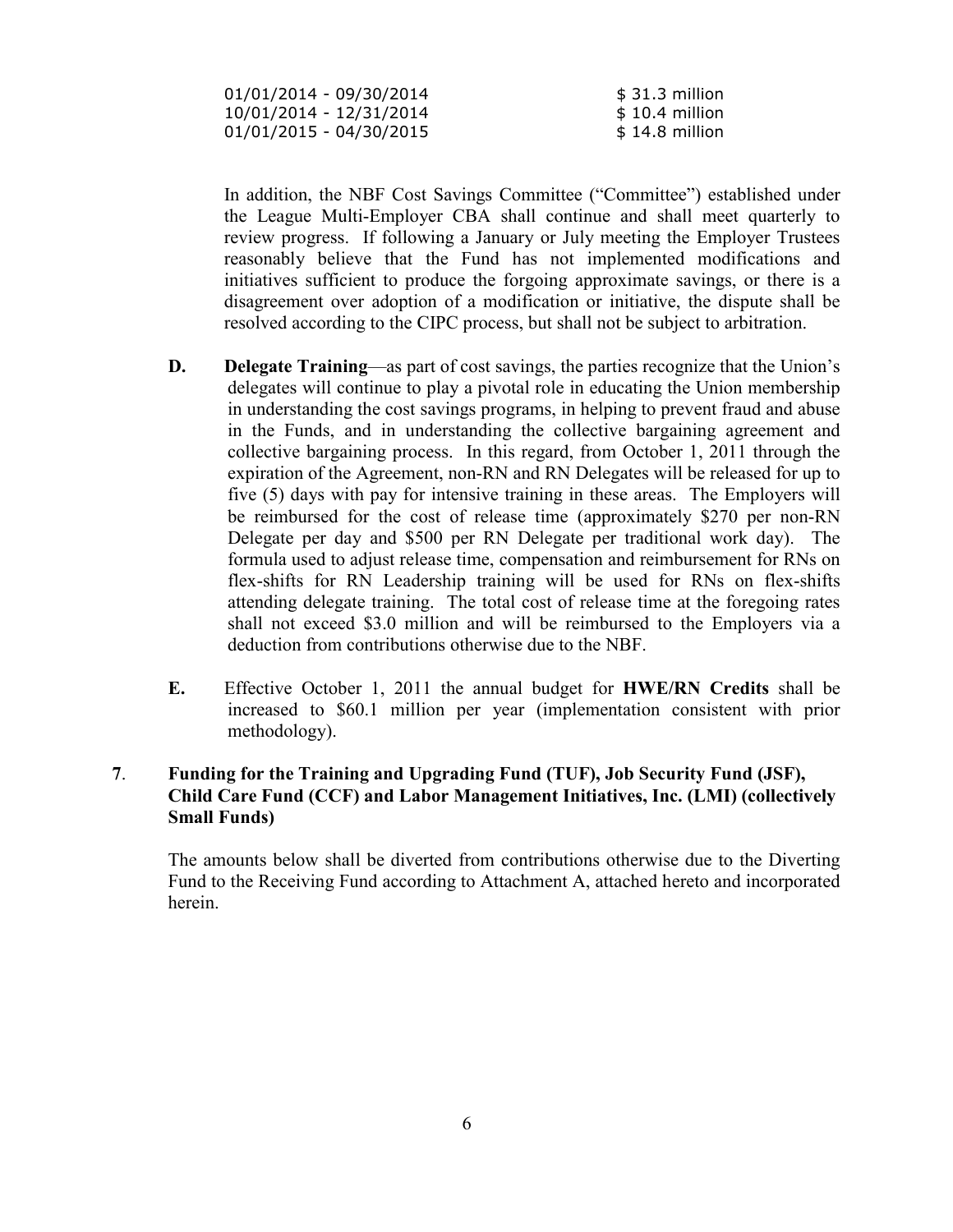| Diverting Fund | Receiving Fund | Diversion Amount |
|----------------|----------------|------------------|
| <b>NBF</b>     | <b>TUF</b>     | \$12.2 million   |
| <b>NBF</b>     | <b>LMI-HEP</b> | \$30.7 million   |
| <b>JSF</b>     | <b>LMI-HEP</b> | \$1.6 million    |
| <b>NBF</b>     | LMI-Program    | \$14.1 million   |
| <b>JSF</b>     | LMI-Program    | \$13.0 million   |
| CCF            | <b>THE</b>     | \$10.4 million   |

Notwithstanding the foregoing, CIPC shall have authority to change the dates of all Fund diversions based upon the cash flow requirements of the Funds sending and receiving such diversions.

In addition, the following amounts of NBF contributions may be diverted to one or more of the Small Funds as determined by CIPC.

2012 - \$2.81 million 2013 - \$3.59 million 2014 - \$4.28 million 2015 - \$1.32 million

Disputes at CIPC under this paragraph 7 shall not be subject to arbitration.

#### **8. Contract Administrators**

The Contract Administrators Program shall be extended for the period October 1, 2011 – April 30, 2015. The total cost of release time shall not exceed \$18.8 million and will be reimbursed to the Employers via a deduction from contributions otherwise due to the NBF.

 The program will continue under the same terms and conditions as described in the 2007 - 2011 League Multi-Employer CBA side letter and subsequent written agreements adjusted to reflect the duration of this Agreement, increased pay and the \$18.8 million available to reimburse Employers.

### **9. Enhanced Quality & Performance Initiatives ("Committee")**

Without limiting any individual employer's management rights under this Agreement and in support of continued cooperation between the parties to improve quality and performance, the League and the Union shall promptly appoint an equal number of members to the Committee which shall meet within thirty (30) days following ratification of this Agreement to establish a framework, objectives, benchmarks and time frame for developing and implementing quality, performance and revenue enhancement provisions and initiatives at each Employer (LMI to facilitate the work of the Committee and the local initiatives—RNLMI will also facilitate and RNs shall be represented where initiatives include the work of RNs).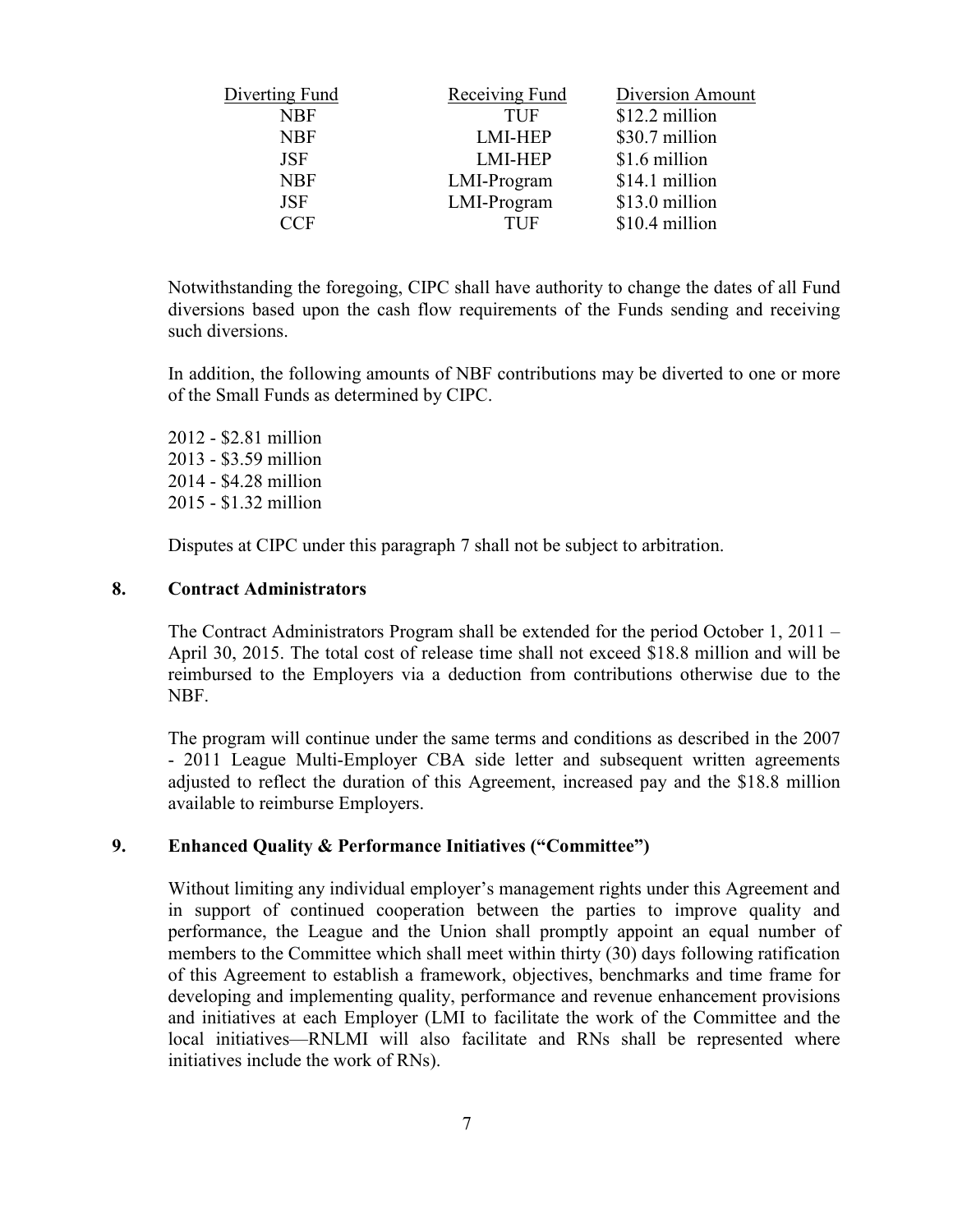Existing local programs shall only be modified by mutual agreement at the local level.

Disputes arising concerning this provision shall be resolved pursuant to the CIPC process, but shall not be subject to arbitration.

### **10. Registered Nurses**

- A. **Funds available for Local Bargaining** the total cash amount for local bargaining under the 2007-2011 League RN CBAs is now approximately \$4.5 million after converting the December 1, 2009 3% wage increase and 1% of the December 1, 2010 wage increase into PF and BF contributions and moving the remaining 2% of the December 1, 2010 wage increase to March 1, 2011. The new going out rate is \$3.3 million. Prior methodology shall apply for determining individual Employer cash and rate.
- B. **Funding for the RNTJSF and RNLMI** for the period October 1, 2011 to April 30, 2015, the parties agree to fund the RNTJSF \$9.4 million benefit program and the RNLMI functions for \$6.1 million through the following sources:
	- 1) Estimated surpluses of \$2.8 million and \$1.7 million in the RNTJSF and RNLMI (total \$4.5 million).
	- 2) A diversion of \$2.9 million from the NBF, and
	- 3) A diversion of \$3.5 million from the JSF, and
	- 4) A diversion of \$0.6 million from the CCF, and
	- 5) Employer Contributions which are equivalent to the application of the wage increases effective October 1, 2013 and October 1, 2014 to the experience schedules—both inside and outside. (Calculation of the amount and application to experience schedules shall be consistent with prior methodology. This is estimated to produce, for all Hospital Employers on Schedule C, a going out rate of approximately \$1.3 million and about \$2.9 million in cash through the end of the CBA.)
	- 6) Contributions from non-league employers of approximately \$1.1 million.
- C. **Individual RN CBA Sunset Provisions**—All provisions of individual RN CBAs that have not already expired which sunset, including pilots, shall be extended for forty three (43) months from the existing sunset date.
- D. **League/1199 RN Division Contract Interpretation and Policy Committee ("RNCIPC") --** The function of the RNCIPC will be to mediate and attempt to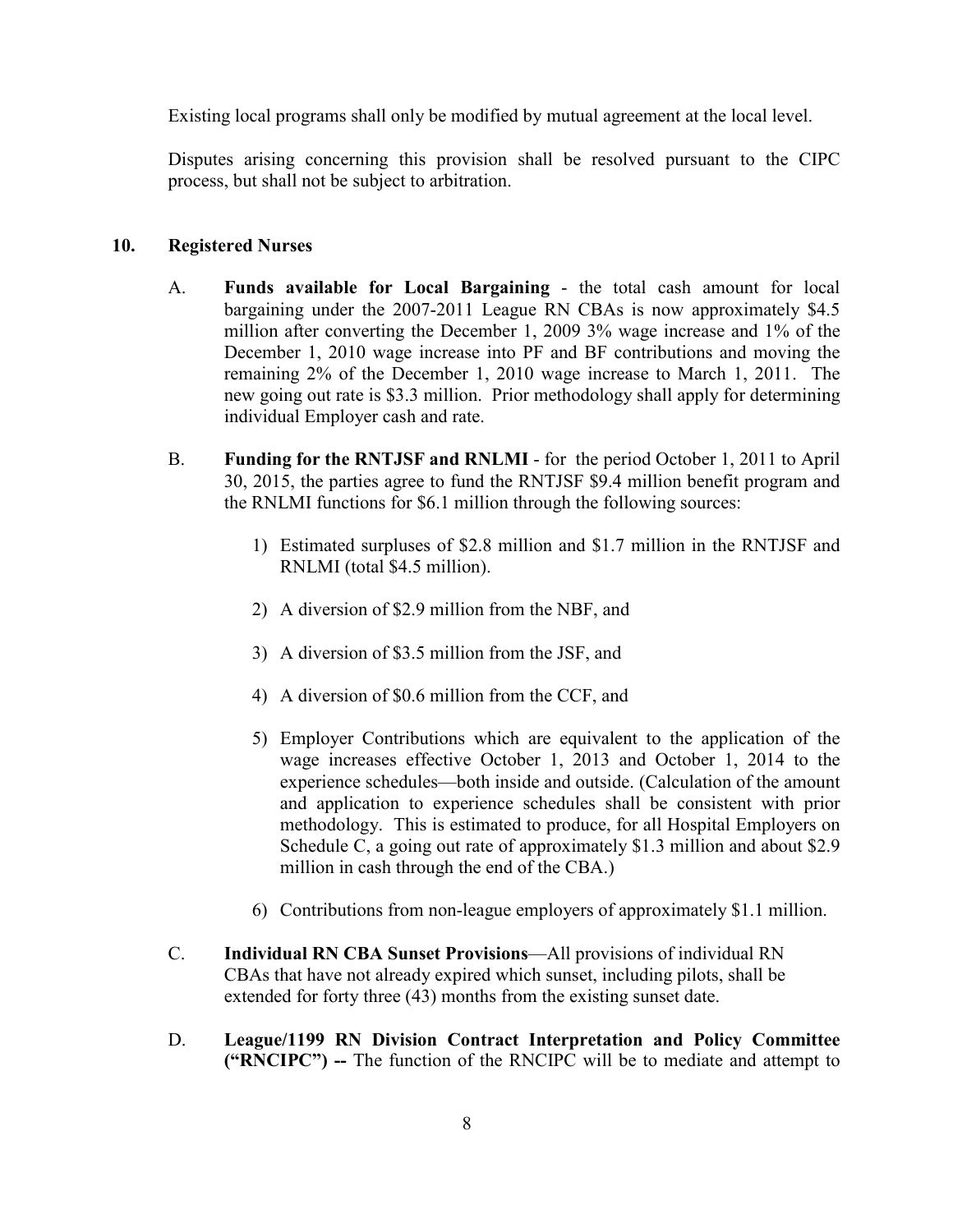resolve disputes that may arise under the RN CBAs in matters which have major policy implications and to assure successful achievement of the goals of the RNTJSF and the RNLMI.

Without limiting the generality of the foregoing, the RNCIPC shall have jurisdiction over disputes or complaints arising between the parties hereto under or out of the RN CBAs or the interpretation, application, performance, termination, or any alleged breach thereof, not otherwise within the jurisdiction of the CIPC, subject to the limitations that

(a) any dispute having RN CBA-wide implications shall be submitted to RNCIPC only on mutual agreement of the League and the RN Division, and

(b) except as provided in 8.A.4 of the January 22, 2007 MOA, disputes arising under a locally negotiated provision in a League RN CBA shall be submitted to RNCIPC only on mutual agreement of the local Employer and the RN Division.

RNCIPC shall consist of the Executive Vice President of the 1199 RN Division and the Senior Vice President and Counsel of the League who shall each appoint one other member. Their appointments for the duration of this Agreement are Robert Linn, Esq. and Amy Gladstein, Esq.

In the absence of a resolution by the RNCIPC, the issue shall be submitted to Robert Linn, Esq., and Amy Gladstein, Esq. Upon their failure to agree, the unresolved issue shall be submitted to an arbitrator selected by them.

#### **11. Other CBAs**

 All terms and conditions in the Other CBAs for the Employers and new bargaining units set forth in Schedule B shall remain in full force and effect and shall be deemed local agreements to the 2007 - 2011 League Multi-Employer Collective Bargaining Agreement that, effective June 1, 2009, is extended through April 30, 2015, unless expressly modified during the course of these negotiations and incorporated into this MOA.

#### **12**. **League Nursing Home Members**

#### **A. Nursing Home Task Force**

The League and the Union agree that voluntary not for profit nursing homes provide a level of services that are an essential element in the continuum of care needed by the community and should be preserved. Scheduled changes to Medicaid and Medicare reimbursement may place the nursing home Employers (including Hospital affiliated nursing homes) ("Homes") at a competitive disadvantage.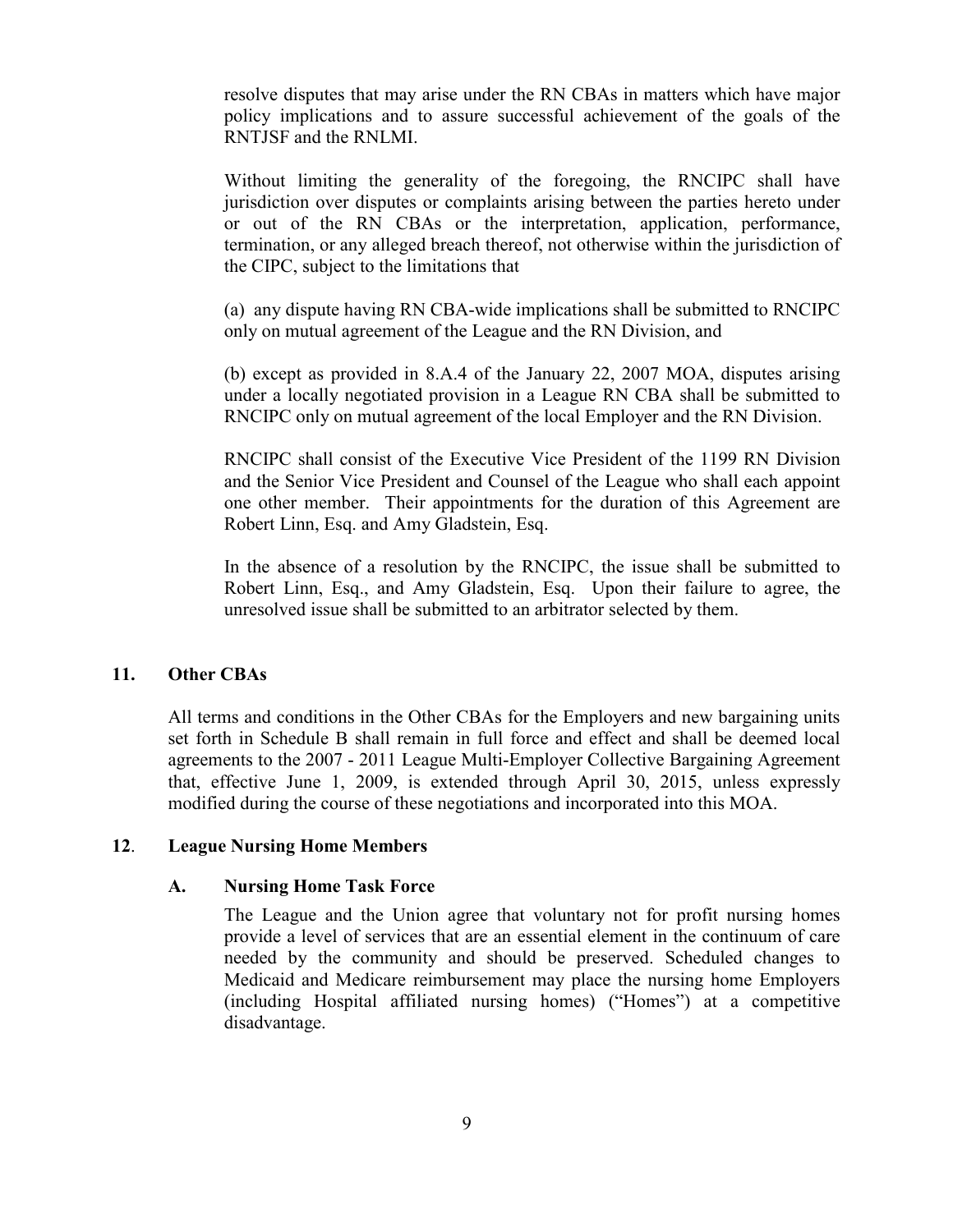Accordingly, the League and the Union shall promptly appoint an equal number of members to a task force. In addition to developing and implementing initiatives to reverse the scheduled cuts to Medicaid revenues for downstate nonprofit nursing homes, no later than May 31, 2010, the Task Force shall issue a report comparing the Homes'

(a) total compensation per hour of work for Union Members, and

(b) Medicaid and Medicare reimbursement for operations for the duration of this Agreement,

to homes with which they compete. The task force shall recommend steps which will allow the Homes to compete.

Disputes under the foregoing paragraphs shall be referred to CIPC for resolution, *provided that,* if CIPC is unable to agree that economic relief for the Homes is warranted and the matter is submitted to the CIPC arbitrator, the only remedy the arbitrator may award shall be with respect to wages of new hires.

In addition, a Home may petition CIPC for additional relief from the provisions of this Agreement. To obtain relief, the Home must demonstrate a substantial decline in the ratio of its operating revenue to its cost under this Agreement at the time it is executed resulting in its financial condition being so poor that it will have to substantially reduce the quantity, or skill mix, of 1199 Bargaining Unit work hours per resident day causing reduced service to its residents. Only matters submitted to CIPC during the period June 1, 2010 through May 31, 2012 shall be subject to CIPC arbitration.

### **B**. **QCC**

The following shall apply to the League Nursing Home Employers that participate in the QCC.

Quality Care Community (formerly known as Quality Care Committee, changed by QCC Steering Committee to better reflect the work)

1199SEIU and the League of Voluntary Hospitals & Homes agree that work of the Quality Care Community ("QCC") shall continue and that Exhibit G shall remain in full force and effect except as modified below.

- 1. Under "Committee Objectives", Section C(5)(ii) shall be amended to provide funding for the work of the QCC in the amount of \$350,000 per year for each year of the Agreement as part of the LMI funding.
- 2. Add a Section C (6) under heading "Framework Quality Care requires exploring:" which shall read: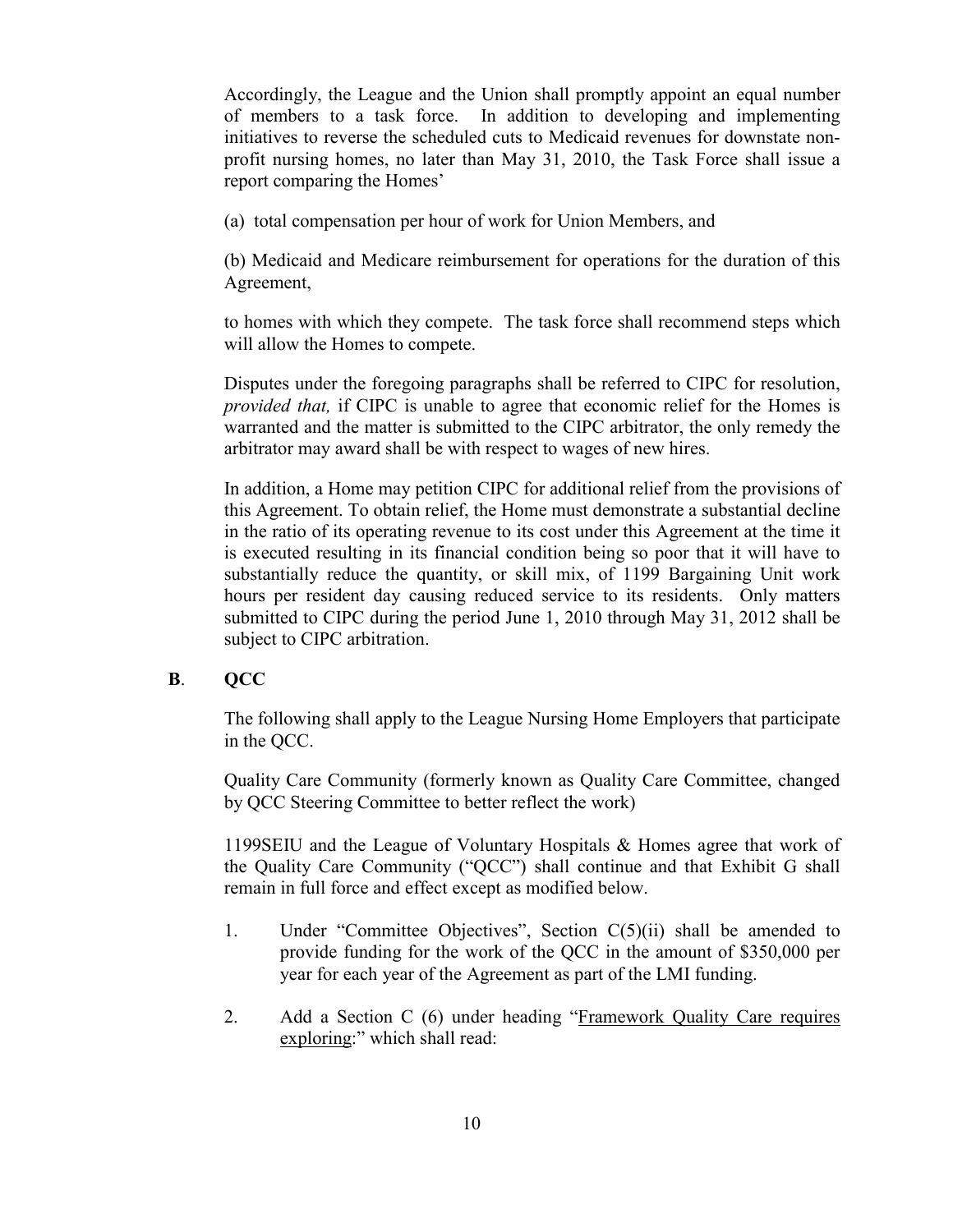## Areas of Potential Innovation

- o Career ladders
- o Scheduling
- o New job roles and responsibilities
- o Work rules
- o Technology
- o Training
- o Job security
- o Rewards and recognition
- 3. "Project Structure, Roles & Responsibilities", Section (A)(11), last sentence, shall be amended to provide that: "Subcommittees may be formed as needed." Delete paragraphs (i), (ii) and (iii) and replace with the following:

Three subcommittees are recognized and will address such items as:

- 1) Program Committee:
	- a. Approaches to expanding and deepening the innovations developed through the NMPCC pilots;
	- b. Referencing and/or incorporating, where appropriate, relevant public and private guidelines on person centered care.
- 2) Data and Measurement Committee:
	- a. Evaluation of the work of the QCC homes;
	- b. Measurement and monitoring of the progress of the QCC homes:
	- c. Defining "success".
- 3) Contract Language Committee:
	- a. Ensuring flexibility to effectuate change while providing protections for employees and the Union in a rapidly changing environment;
	- b. Determining what safeguards are necessary;
	- c. Considering mechanisms to be used to resolve disagreements between the parties;
	- d. Making recommendations concerning the timeframe and structure for addressing these and other issues regarding the work of QCC homes.

Each Committee shall consist of an equal number of Union and Employer representatives to be appointed by the co-chairs of the QCC Steering Committee.

4. Section 3(E) shall be amended to state that the "Contract Language" and "Data and Measurement" Sub-Committees of the QCC Committee shall jointly develop a process and timeline for evaluating and, if appropriate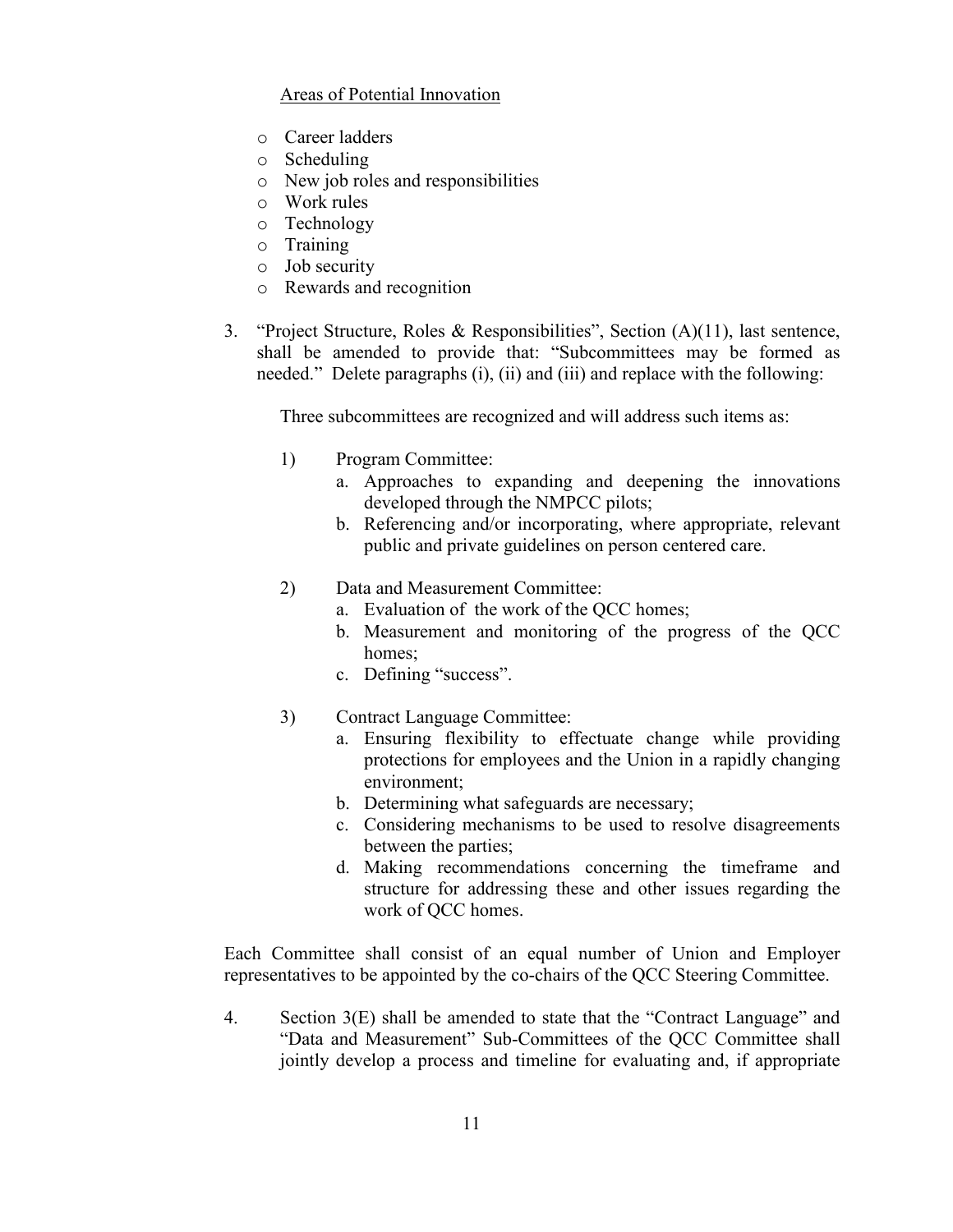and mutually agreed upon, expanding the QCC Homes' pilot projects. Unless extended by mutual agreement, the "Contract Language" and "Data and Measurement" Sub-committees shall make a joint recommendation to the QCC Steering Committee concerning a process and timeframe for expanding the work of the QCC Homes' pilot projects by February 28, 2010.

**13**. This MOA is subject to ratification by (a) the Union membership and the League Members in Schedules A and B as a multi-employer group, and (b) the Union members of the RN Division voting as a single group and the League RN Employers in Schedule C, voting as a single group. Both parties shall use their best efforts to ratify the Agreement within thirty (30) days.

#### AGREED:

LEAGUE OF VOLUNTARY HOSPITALS LEAGUE OF VOLUNTARY AND HOMES OF NEW YORK HOSPITALS AND HOMES OF NEW (on behalf of Schedule A & B Employers) YORK

(on behalf of Schedule C Employers)

 $\mathrm{By}$   $\mathrm{By}$ 

Date: July 19, 2009 Date: July 19, 2009

Bruce McIver, President Thomas A. Helfrich, Esq., Sr. Vice President and Counsel

### 1199SEIU UNITED HEALTHCARE WORKERS EAST

 $\mathbf{By}$ 

George Gresham, President Norma Amsterdam, R.N. Executive Vice President Date: July 19, 2009 Date: July 19, 2009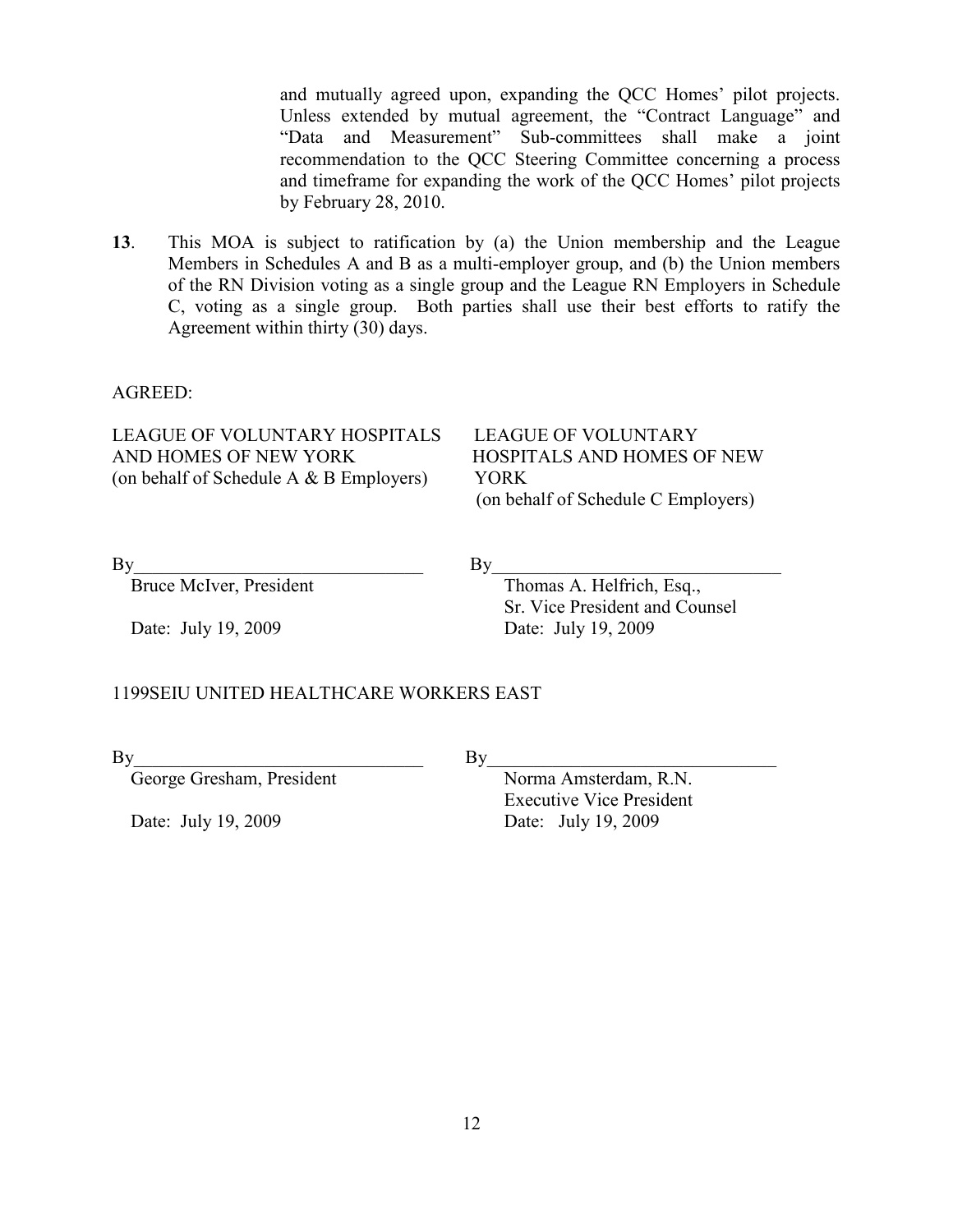## **Exhibit A to the Memorandum of Agreement between the League and 1199SEIU**

Preferred Schedule of the Rehabilitation Plan of the 1199SEIU Health Care Employees Pension Fund

Benefits Modifications:

The following changes in the benefits provided under the terms of the 1199SEIU Health Care Employees Pension Plan shall apply under the terms of the Preferred Schedule of the Rehabilitation Plan.

- The previously-bargained increase in the multiplier for Credited Future Service to 1.875% is rescinded; except as provided below, the current benefit formula will remain in effect;
- The previously-bargained retiree COLAs scheduled to take effect on December 1, 2009 and December 1, 2010 are rescinded;
- The Credited Future Service benefit calculation formula for Participants who commence participation on or after August 1, 2009 will be 1.60% of ten-year final average pay, multiplied by Years of Credited Future Service, except that the current 1.85% formula and five year final pay average shall apply to Participants who receive Credited Past Service Benefits under the following provision;
- There will be no Credited Past Service Benefit for newly organized units covered by collective bargaining agreements which are executed on or after August 1, 2009, except that the current Credited Past Service Benefit shall apply to the following bargaining units if an agreement providing for contributions at the rates in the Preferred Schedule is executed on or before December 1, 2009:

| <b>Institution Name</b>              | <b>Unit Type</b>                      | <b>Unit</b><br><b>Size</b> |
|--------------------------------------|---------------------------------------|----------------------------|
| <b>BI Medical Center</b>             | <b>Nurse Practitioners</b>            | 50                         |
| <b>Brookdale</b>                     | <b>HIV Counselors</b>                 | 9                          |
| <b>Brookdale</b>                     | Pro                                   | 16                         |
| <b>Ferncliff Nursing Home</b>        | RNs and LPNs                          | 30                         |
| <b>MMC</b>                           | Service                               | 10                         |
| Mount Vernon Hospital- (Sound Shore) | Clerical                              | 216                        |
| New York Downtown Hospital           | <b>BOC</b>                            | 37                         |
| Mt. Vernon Hospital                  | Professionals                         | 70                         |
| <b>NS Plainview</b>                  | <b>Pharmacists and Pharm</b><br>Techs | 20                         |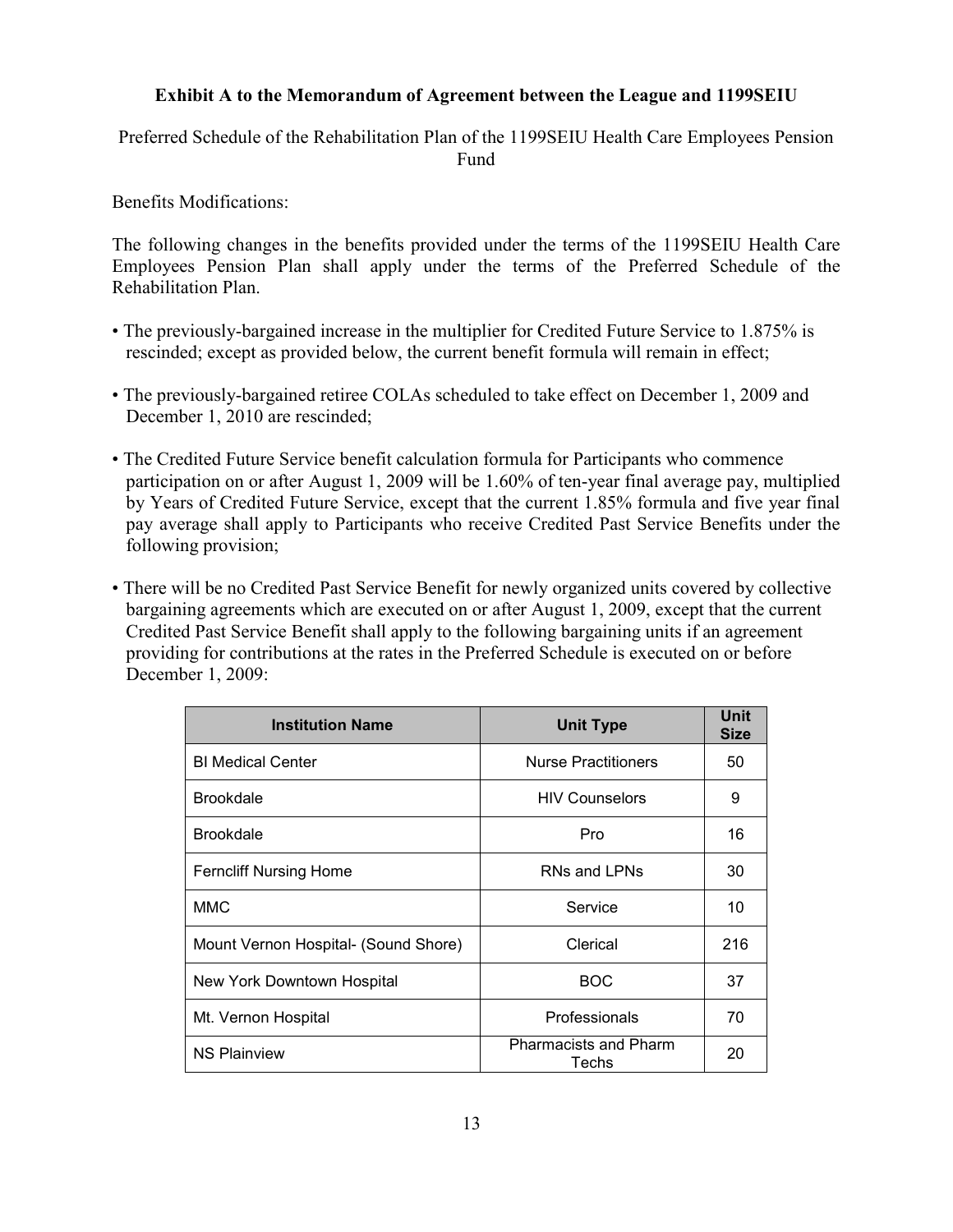| Nyack Hospital                                   | Techs             | 3   |
|--------------------------------------------------|-------------------|-----|
| <b>Richmond University Medical Center</b>        | Pro               | 14  |
| Silvercrest RN                                   | <b>RNs</b>        | 27  |
| Southampton Hospital                             | <b>RNs</b>        | 200 |
| Southside                                        | service           | 8   |
| St. Barnabas                                     | Service           | 7   |
| St. Johns Riverside/Cochran School of<br>Nursing | residual clerical | 6   |
| St. Johns Riverside                              | Clerical          | 20  |
| Syosset Hospital                                 | Pro               | 8   |
| The Avenue NH                                    | Non-Pro           | 172 |
| Vassar Brothers Medical Center                   | Pharm techs/assts | 24  |
| <b>Visiting Nursing Services</b>                 | Clerical          | 28  |

Contribution Rates: The Preferred Schedule requires that contributions be remitted to the Pension Fund at the following percentages of gross payroll:

| <b>Effective Date</b> | <b>Contribution Percentage</b> |
|-----------------------|--------------------------------|
| 12/1/09               | 7.45%                          |
| 12/1/10               | 8.71%                          |
| 12/1/11               | 916%                           |
| 12/1/12               | 15.80%                         |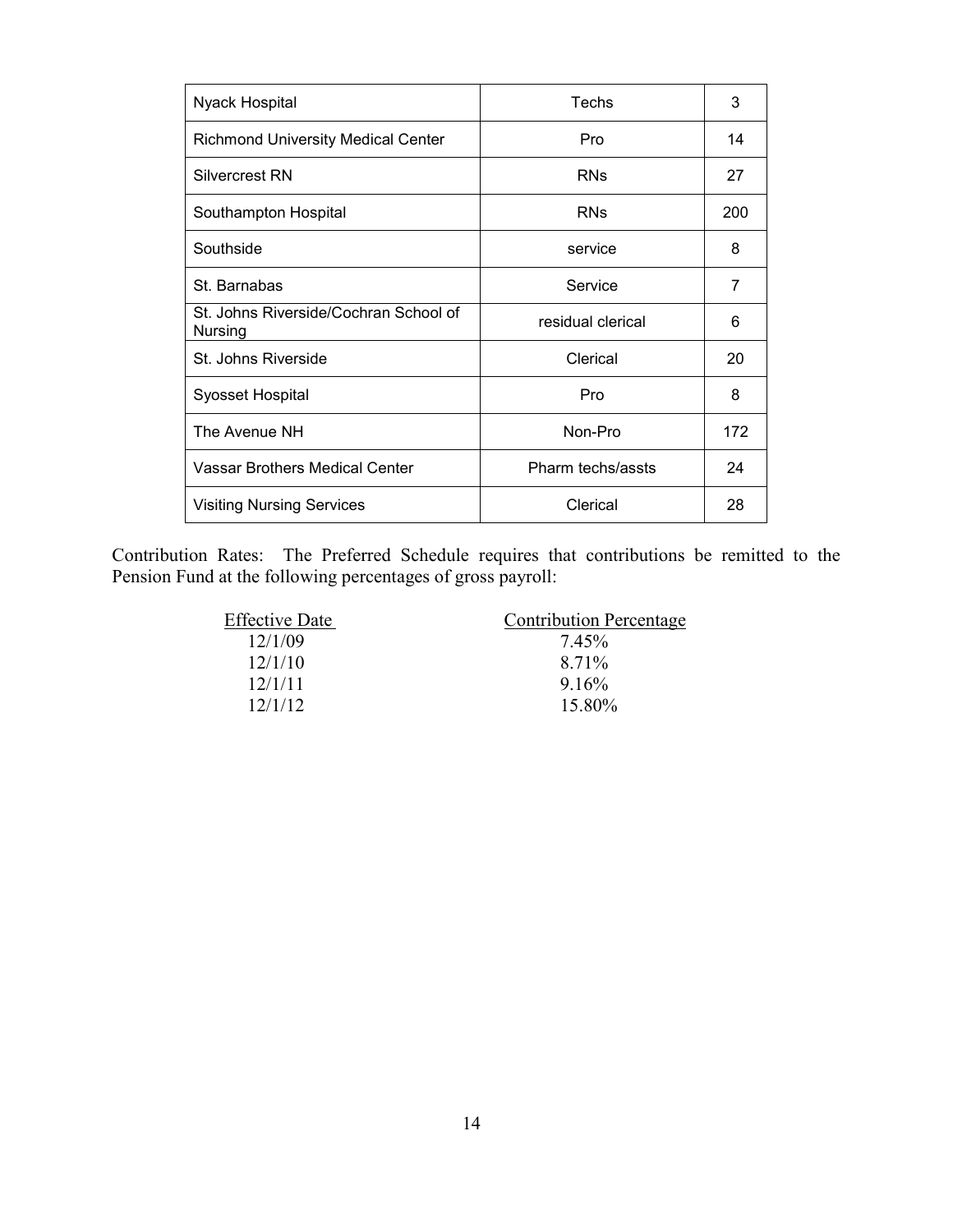Side Letter to MOA Dated July 19, 2009 between the League and the Union

To: Mr. George Gresham

From: Mr. Bruce McIver

Re. 1199 Pension Plan (PF)

This letter, executed simultaneously with the execution of the above MOA, shall be a part thereof as if fully set forth therein and is to confirm that wherever in the MOA reference is made to CIPC addressing a matter such issues shall be subject to CIPC arbitration, unless expressly stated to the contrary.

Very truly yours,

League of Voluntary Hospitals and Homes of New York

 $By, \_\_$ 

Bruce McIver, President

AGREED:

1199SEIU United Health Care Workers East

 $\mathbf{By,}$ 

George Gresham, President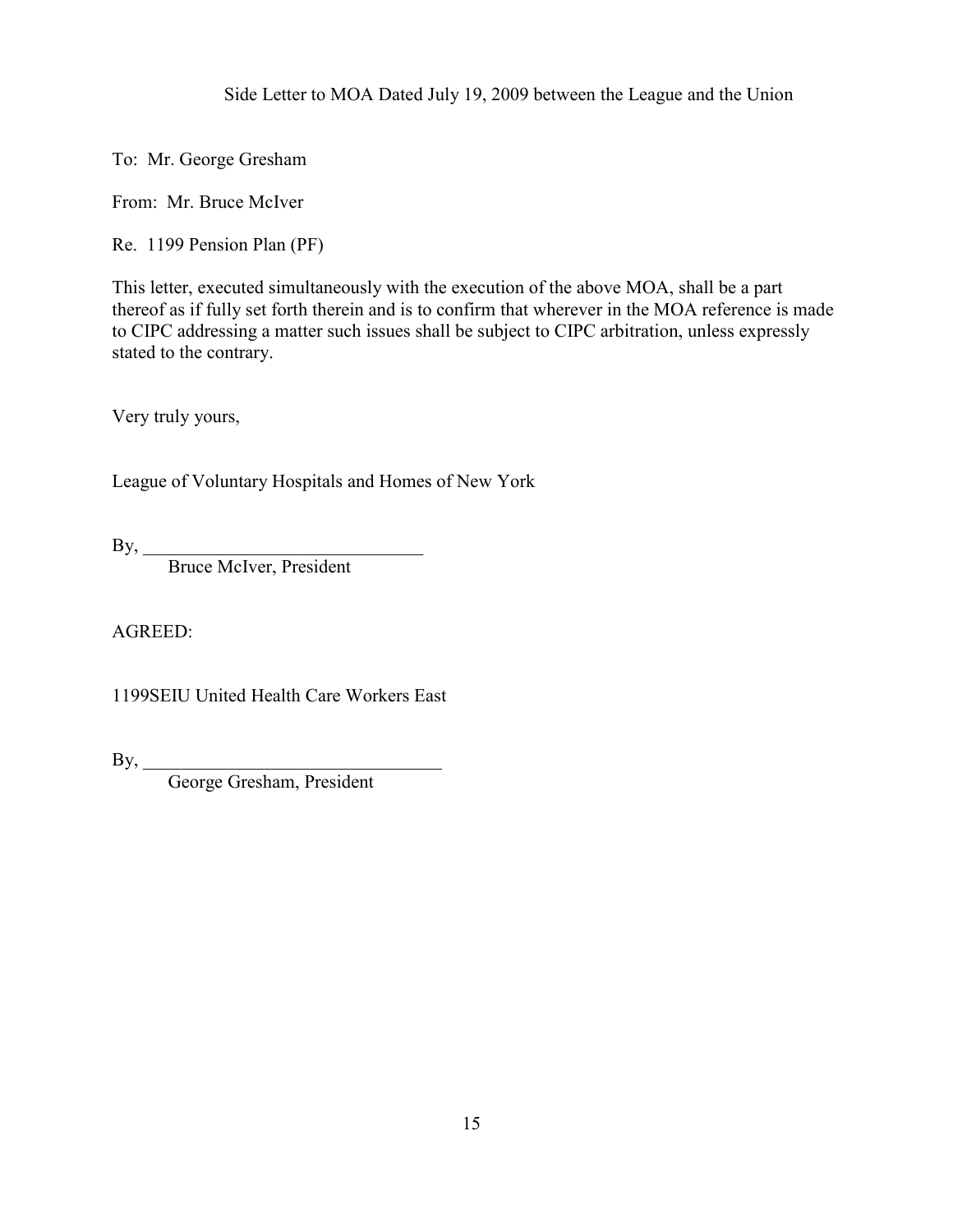Side Letter to MOA Dated July 19, 2009 between the League and the Union

To: Mr. George Gresham

From: Mr. Bruce McIver

Re. 1199 Pension Plan (PF)

This letter, executed simultaneously with the execution of the above MOA, shall be a part thereof as if fully set forth therein and is to confirm that the PF shall be amended to provide that during the life of this Agreement and/or while the PF is in critical status any legally permissible improvements in benefits may only be made by mutual agreement of 1199 and the League.

Very truly yours,

League of Voluntary Hospitals and Homes of New York

 $\mathbf{By,}$ 

Bruce McIver, President

AGREED:

1199SEIU United Health Care Workers East

 $\mathbf{By,}$ 

George Gresham, President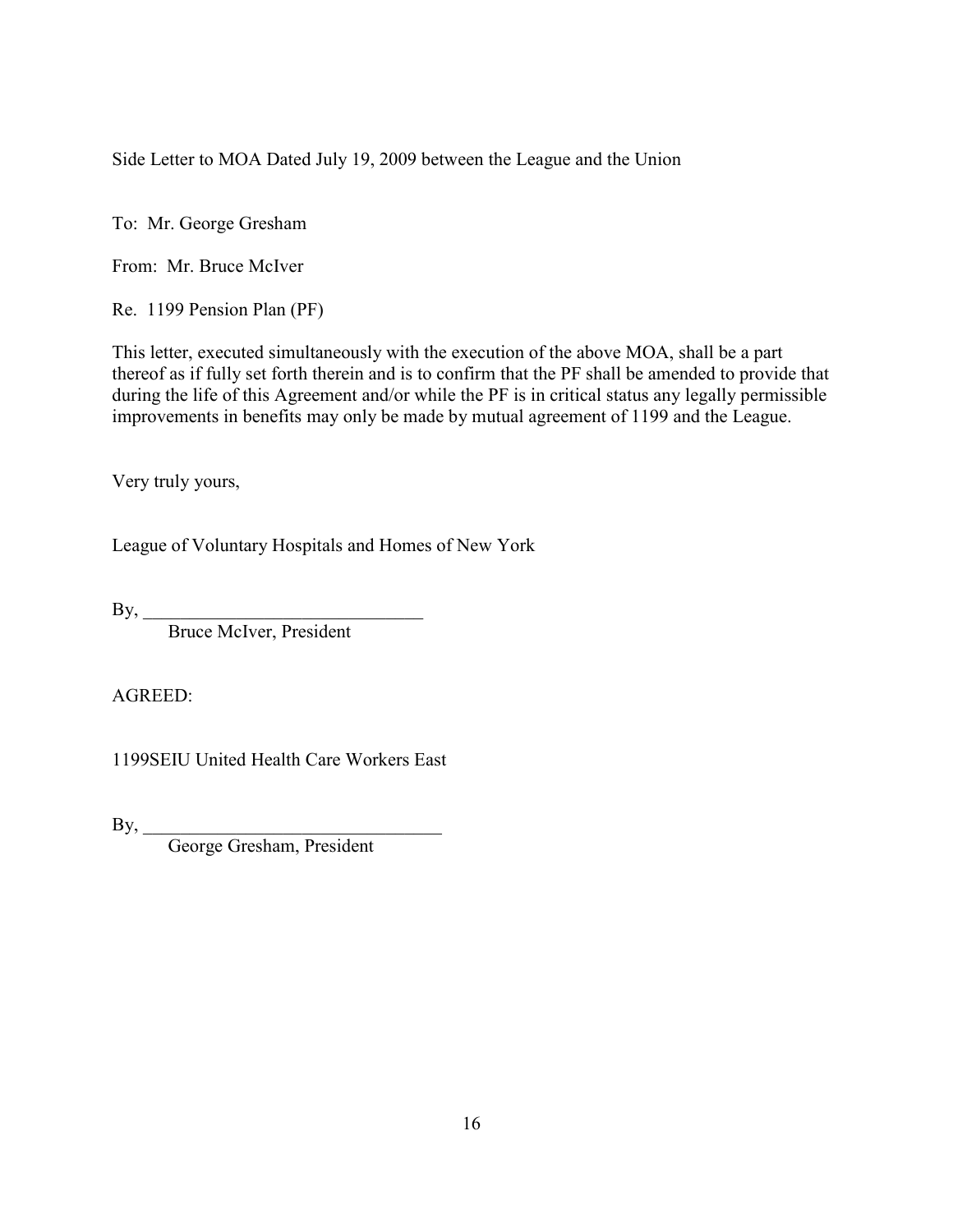## **MEMBERS OF THE LEAGUE OF VOLUNTARY HOSPITALS AND HOMES OF NEW YORK, A MULTI-EMPLOYER BARGAINING UNIT, COVERED BY THIS AGREEMENT SCHEDULE A**

ARCH CARE (CATHOLIC HEALTHCARE SYSTEM) Terence Cardinal Cooke Health Care Center **BETHCO**  Beth Abraham Health Services Center for Nursing and Rehabilitation Schnurmacher Center for Rehabilitation & Nursing BETH ISRAEL MEDICAL CENTER Petrie Division Kings Highway Division BRONX LEBANON HOSPITAL CENTER BRONX LEBANON SPECIAL CARE CENTER BROOKLYN HOSPITAL CENTER CARITAS HEALTH CARE PLANNING, INC. Central Office Division DOJ HEALTH SERVICES DOJ Nursing and Rehabilitation Center Findlay House Findlay Plaza EGER HEALTHCARE & REHABILITATION CENTER EPISCOPAL HEALTH SERVICES, INC. St. John's Episcopal Hospital South Shore Bishop Henry B. Hucles Episcopal Nursing Home Bishop McClean Nursing Home Episcopal Health Services South Shore Billing FOREST HILLS HOSPITAL GREATER HARLEM NURSING HOME INTERFAITH MEDICAL CENTER St. John's Episcopal Hospital Jewish Hospital & Medical Center of Bklyn ISABELLA GERIATRIC CENTER JEWISH HOME & HOSPITAL Bronx Division Manhattan Division Sarah Neuman Nursing Home KINGSBROOK JEWISH MEDICAL CENTER David Minkin Rehab. Institute (Rutland Nursing Home) LENOX HILL HOSPITAL LONG ISLAND COLLEGE HOSPITAL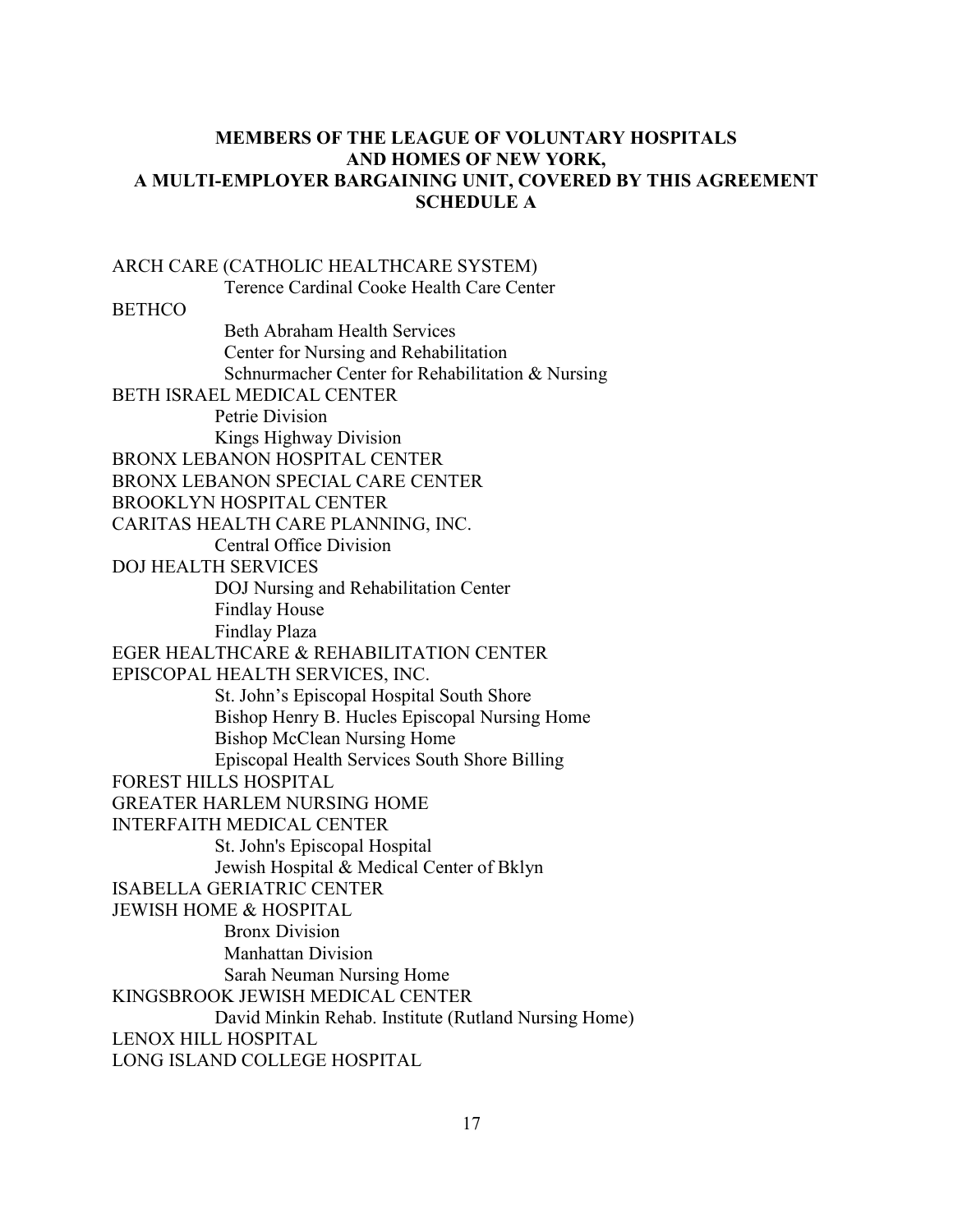LONG ISLAND JEWISH MEDICAL CENTER LUTHERAN MEDICAL CENTER MAIMONIDES MEDICAL CENTER MANHATTAN EYE EAR & THROAT HOSPITAL MEDISYS HEALTH NETWORK BROOKDALE HOSPITAL MEDICAL CENTER Schulman & Schachne Institute. for Nursing & Rehabilitation Arlene and David Schlang Pavilion FLUSHING HOSPITAL MEDICAL CENTER Local 721 Bargaining Unit JAMAICA HOSPITAL MEDICAL CENTER Local 721 Bargaining Unit Jamaica Hospital DTC – Local 721 Bargaining Unit Jamaica Hospital Nursing Home MONTEFIORE MEDICAL CENTER Henry L. & Lucy Moses Division Jack D. Weiler Hosp. of the Albert Einstein College of Med. Montefiore North MORNINGSIDE HOUSE MOUNT SINAI HOSPITAL City Hospital Center at Elmhurst Queens Hospital Center Mt. Sinai Hospital of Queens NEW YORK COMMUNITY HOSPITAL OF BROOKLYN, INC. NEW YORK DOWNTOWN HOSPITAL Local 721 Bargaining Unit NEW YORK MEDICAL COLLEGE/VALHALLA NEW YORK MEDICAL COLLEGE/METROPOLITAN HOSPITAL NEW YORK METHODIST HOSPITAL NEW YORK-PRESBYTERIAN HOSPITAL/COLUMBIA UNIVERSITY MEDICAL **CENTER**  Local 721 Bargaining Unit NYU LANGONE MEDICAL CENTER NYU Hospitals Center Tisch Hospital Rusk Institute of Rehabilitation Medicine NYU Hospital for Joint Diseases Bellevue Hospital Center Gouverneur Diagnostic Treatment Center NEW YORK WESTCHESTER SQUARE MEDICAL CENTER NORTH GENERAL HOSPITAL PARKER JEWISH INSTITUTE FOR HEALTH CARE AND REHABILITATION PENINSULA HOSPITAL CENTER Peninsula Center for Extended Care and Rehabilitation PRISON HEALTH SERVICES/RIKERS ISLAND Prison Health Services, Inc./Rikers Island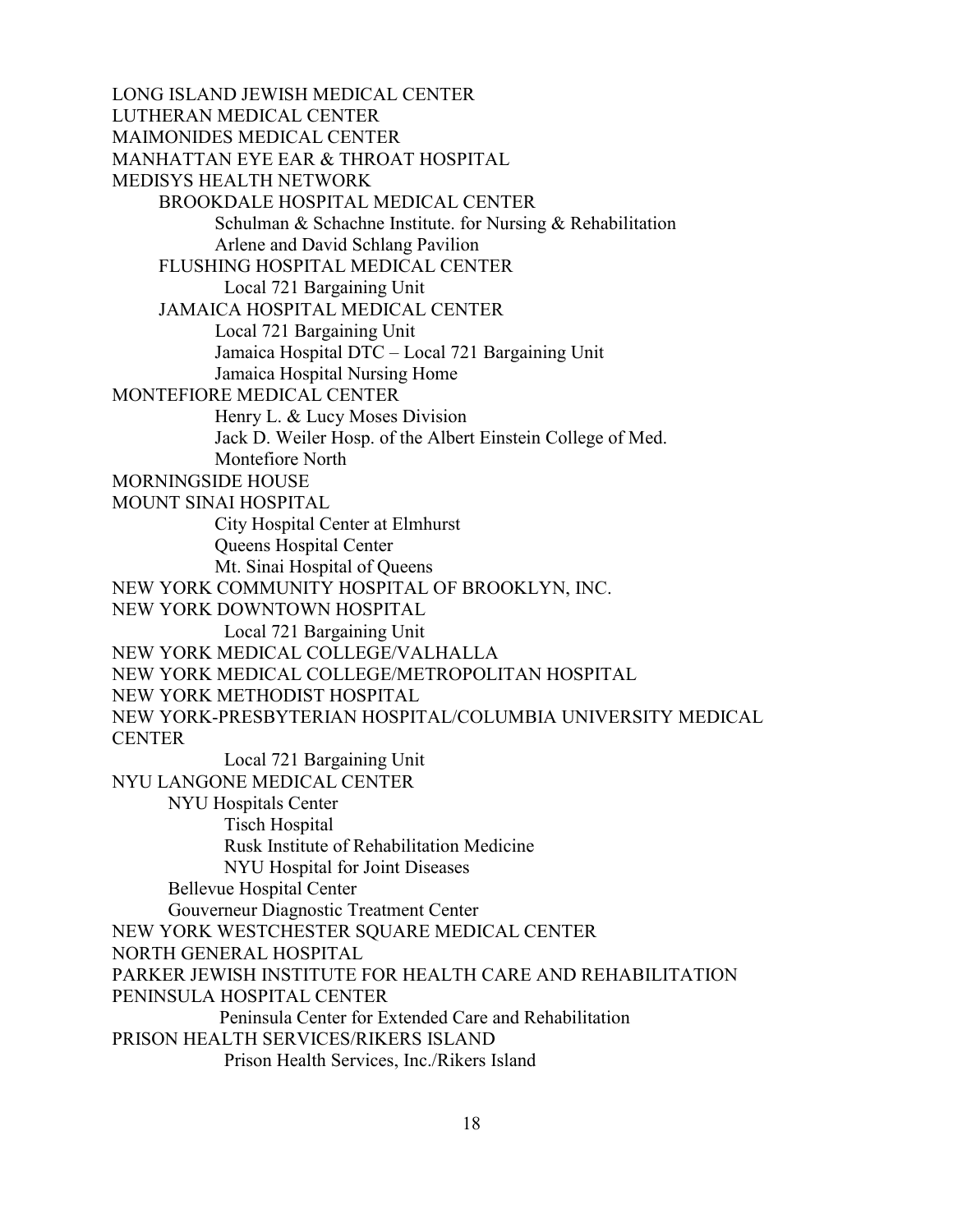Prison Health Services, Inc. Medical Services PC Prison Health Services, Inc. Dental Services PC REBEKAH REHAB & EXTENDED CARE CENTER RICHMOND UNIVERSITY MEDICAL CENTER Bayley Seton Campus ST. BARNABAS HOSPITAL St. Barnabas Nursing Home ST. CABRINI NURSING HOME ST. LUKE'S-ROOSEVELT HOSPITAL CENTER St. Luke's-Roosevelt Hospital Center - Roosevelt Site St. Luke's-Roosevelt Hospital Center – St. Luke's Site ST. VINCENT CATHOLIC MEDICAL CENTERS St. Vincent's Manhattan Bayley Seton St. Mary's 33rd St. Office SCHNEIDER CHILDREN'S HOSPITAL SEPHARDIC HOME SOUND SHORE MEDICAL CENTER SOUTH BRONX MENTAL HEALTH COUNCIL, INC. SOUTHSIDE HOSPITAL STATEN ISLAND UNIVERSITY HOSPITAL Staten Island University Hospital - North Site Staten Island University Hospital - South Site THE MOUNT VERNON HOSPITAL UNION COMMUNITY HEALTH CENTER VILLAGE CARE OF NEW YORK Village Nursing Home Rivington House WYCKOFF HEIGHTS MEDICAL CENTER ZUCKER HILLSIDE HOSPITAL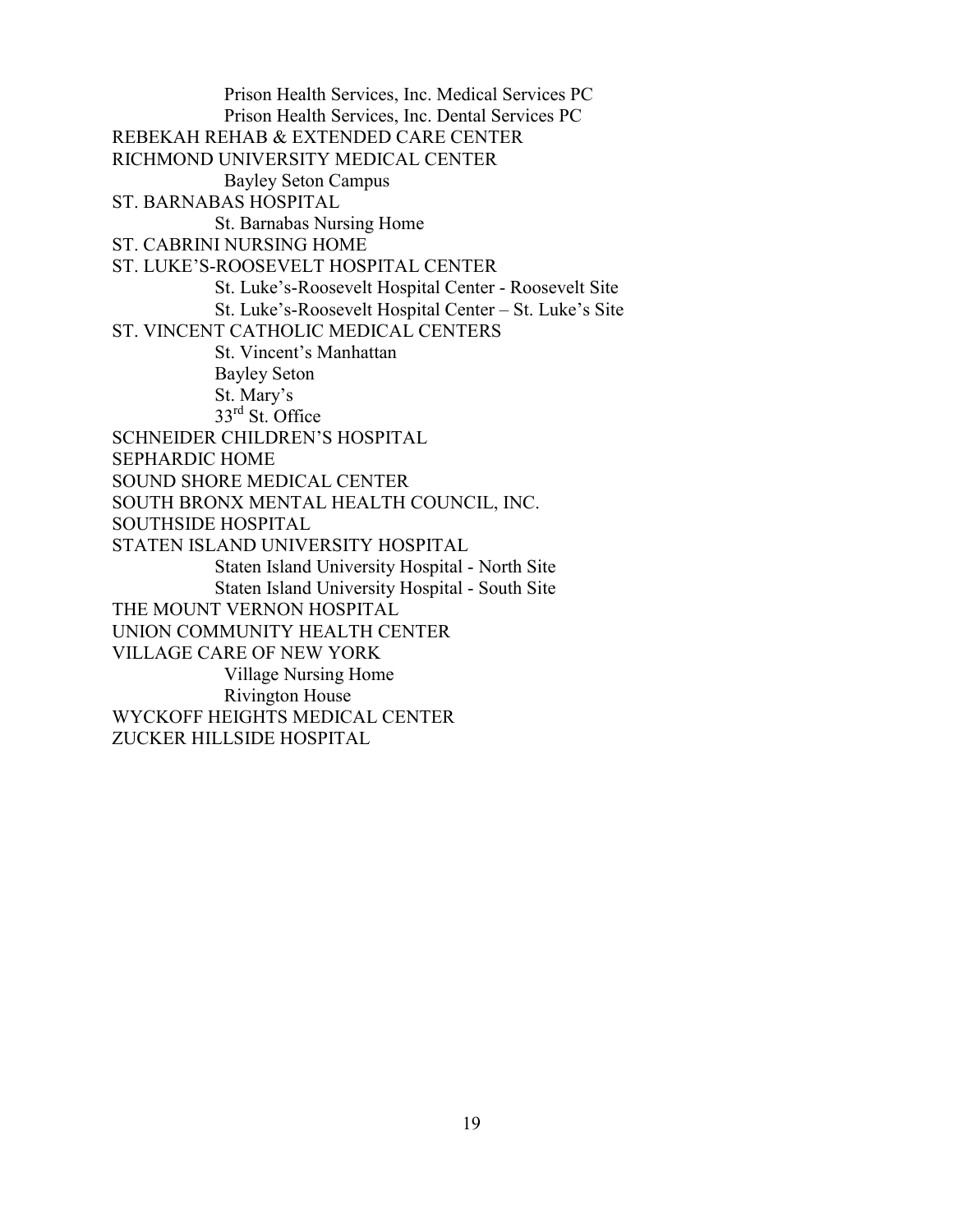## **NEW LEAGUE MEMBERS AND EXISTING MEMBERS WITH COLLECTIVE BARGAINING AGREEMENTS COVERING LOCAL 721 WHO JOINED SINCE JANUARY 22, 2007 SCHEDULE B**

### ARCH CARE (CATHOLIC HEALTHCARE SYSTEM)

 Carmel Richmond Healthcare and Rehabilitation Center Ferncliff Nursing Home Co., Inc. Kateri Residence Mary Manning Walsh Home Saint Teresa's Nursing Home, Inc. St. Vincent DePaul Residence

### **BETHCO**

Margaret Tietz Nursing and Rehabilitation Center

EGER HEALTHCARE & REHABILITATION CENTER Eger Harbor House, Inc.

NYU LANGONE MEDICAL CENTER Woodhull Medical and Mental Health Center Cumberland Diagnostic Treatment Center

ST. LUKE'S-ROOSEVELT HOSPITAL CENTER Local 721 Bargaining Unit

## SAINT VINCENT CATHOLIC MEDICAL CENTERS

 Bishop Mugavero Center for Geriatric Care St. Elizabeth Ann's Health Care & Rehabilitation Center Saint Vincent Catholic Medical Centers-MMTP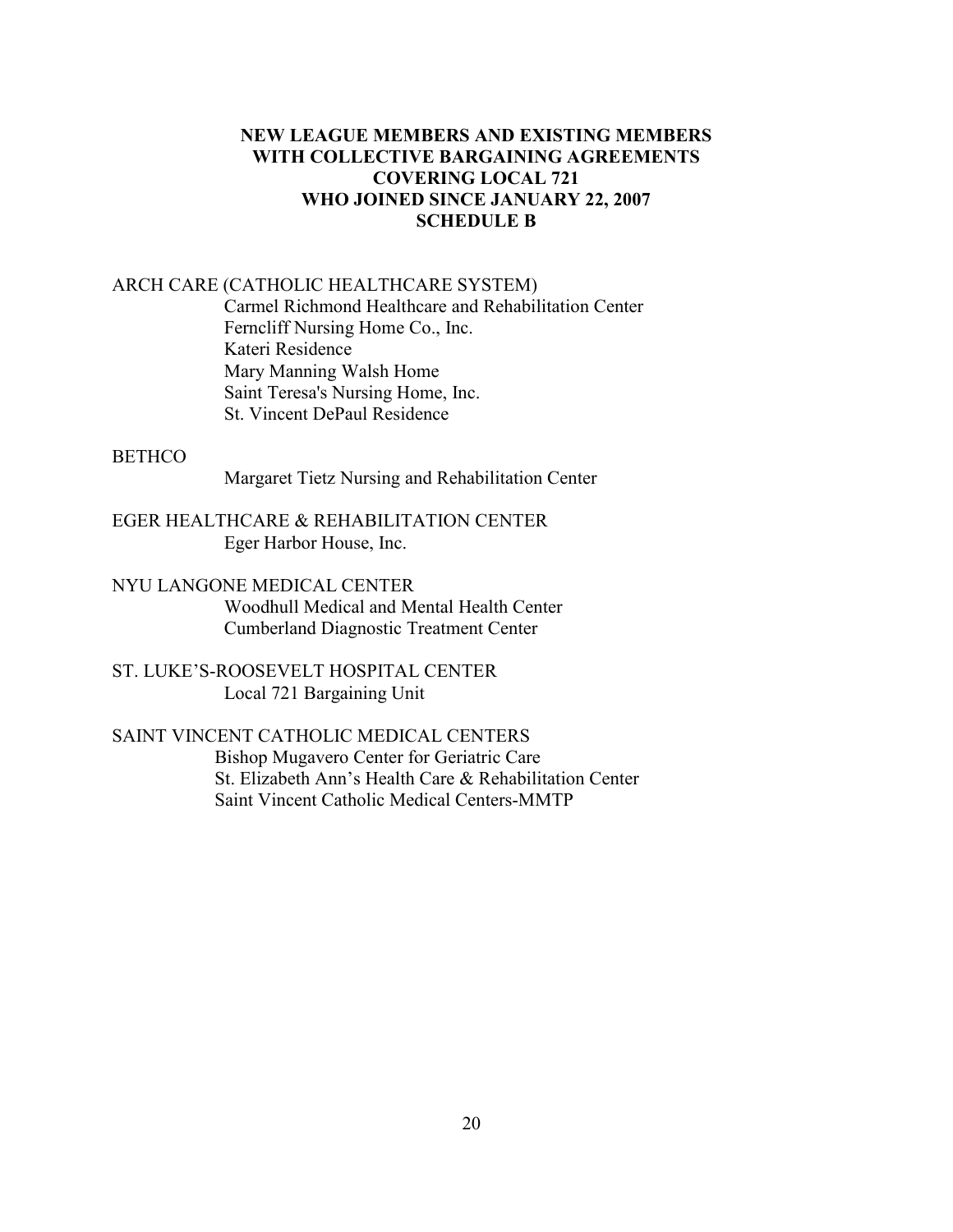# **LEAGUE OF VOLUNTARY HOSPITALS AND HOMES OF NEW YORK 1199 RN INSTITUTIONS AND AFFILIATES SCHEDULE C**

 BETH ISRAEL MEDICAL CENTER Kings Highway Petrie Campus

- BROOKDALE HOSPITAL MEDICAL CENTER Schulman & Schachne Institute for Nursing & Rehabilitation Arlene and David Schlang Pavilion
- EPISCOPAL HEALTH SERVICES, INC. St. John's Episcopal Hospital South Shore Bishop Charles Waldo MacLean Episcopal Nursing Home

FOREST HILLS HOSPITAL

 JAMAICA HOSPITAL MEDICAL CENTER Jamaica Hospital Nursing Home

MONTEFIORE NORTH

MOUNT SINAI HOSPITAL OF QUEENS

NYU HOSPITAL FOR JOINT DISEASES

NORTH GENERAL HOSPITAL

PENINSULA HOSPITAL CENTER Peninsula Center for Extended Care and Rehabilitation

ST. BARNABAS HOSPITAL St. Barnabas Nursing Home